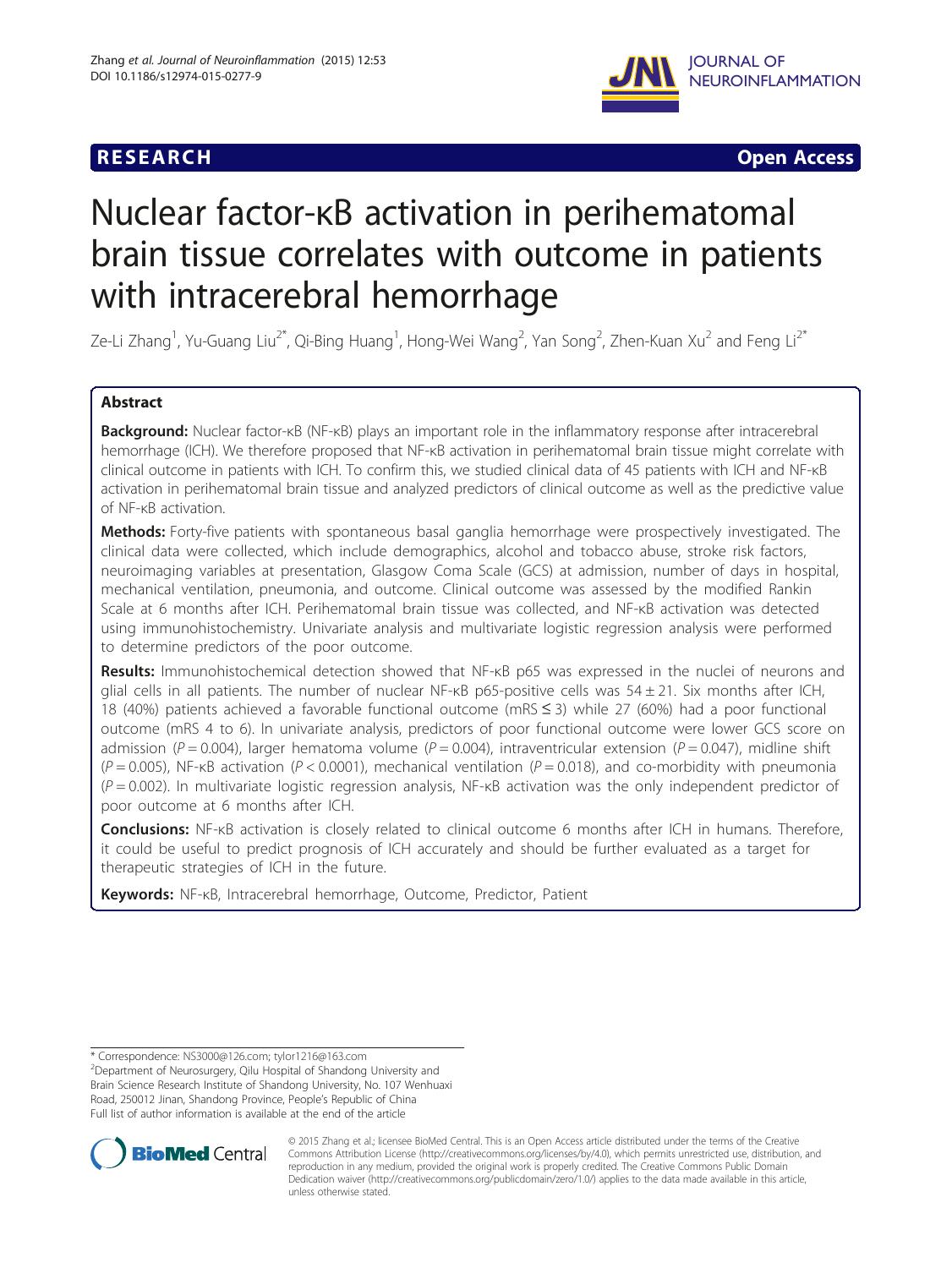# Introduction

Primary intracerebral hemorrhage (ICH) is still a frequent form of cerebrovascular diseases despite improved control of hypertension. It accounts for 30% of all cases of stroke in China, approximately twice higher than that in the West, and is one of the leading causes of strokerelated mortality and morbidity worldwide [[1-3](#page-5-0)]. Functional outcome in survivors is also poor with fewer than 20% being independent at 6 months [\[4\]](#page-5-0). Previous studies have shown that the prognosis of patients with ICH is affected by series of factors, such as age, high blood pressure, hematoma volume, Glasgow Coma Scale (GCS) score on admission, stroke risk factors, underlying disease, leukocyte counts, neuroimaging, operation, complications, and so on [[5-](#page-5-0)[11\]](#page-6-0), so it is always difficult for us to predict the outcome accurately.

A series of pathophysiological changes in brain tissue arises after ICH [\[12\]](#page-6-0). Previous studies revealed that a large number of inflammatory cells surround the hematoma in the rat model of ICH and that the inflammatory response is an important mechanism of secondary brain damage after ICH [\[13,14\]](#page-6-0). Nuclear factor-κB (NF-κB) has been recognized as a critical regulator of inflammatory responses since its discovery [[15](#page-6-0)]. In unstimulated cells, inactive NF-κB is sequestered in the cytoplasm by inhibitory protein IκB. NF-κB can be activated by a wide array of factors such as thrombin, tumor necrosis factor-α (TNF-α), interleukin-1 (IL-1), oxidative stress, and growth factors [[16](#page-6-0)]. Then, the free NF-κB rapidly migrates into the nucleus, binds to DNA, and promotes the transcription of genes for the release of inflammatory substances. So NF-κB plays an important role in the inflammatory response after ICH [\[17\]](#page-6-0).

Given the important role played by NF-κB in the secondary brain damage after ICH, we imagine that NF-κB activation in perihematomal brain tissue was closely related to the clinical outcome of patients with ICH. In other words, NF-κB could be used to predict the clinical outcome. In order to confirm this, we collected 45 patients with basal ganglia hemorrhage, studied the clinical data and perihematomal brain tissue, and analyzed the predictors of the clinical outcome as well as the predicting value of NF-κB activation.

# Materials and methods

## Study population

All patients with spontaneous basal ganglia hemorrhage admitted to the Emergency Neurosurgery Department of Shandong University Qilu Hospital from October 2011 to August 2013 were screened for this study. Inclusion criteria were time from symptom onset to specimen collection 6 to 12 h, hematoma volume 30 to 90 ml, and hematoma evacuation operation conducted along the nonfunctional cortex. The intracerebral hemorrhage volume was measured using the ABC/2 method according to the CT scanning [\[18\]](#page-6-0). Exclusion criteria were rebleeding, secondary ICH (such as head trauma, aneurysm, vascular malformation, hemorrhagic infarction, cerebral vein and sinus thrombosis, tumor, anticoagulant, blood thinners, or coagulopathy-related hemorrhage), history that may affect the study (such as bleeding, inflammation, trauma, surgery), use of drugs that affect the immune system (ibuprofen, hormones, illicit drug, cocaine or other stimulants, and so on), presence of underlying diseases within the previous month, or refusal of participation.

#### Ethics approval

The study protocol was approved by the Ethics Committee of Qilu Hospital. All patients' families received a comprehensive description of the study and gave written informed consent for their relatives' participation. The specimen for the study was waste brain tissue discarded during surgery, and the collection process did not cause any additional damage to the patient.

#### Clinical data and specimen collection

Clinical data of patients were collected on admission or during hospitalization. The variables include demographics (age and gender), alcohol and tobacco abuse, a detailed history of stroke risk factors (hypertension, diabetes mellitus, coronary heart disease, and chronic obstructive pulmonary diseases (COPD)), neuroimaging variables at presentation (hematoma volume, intraventricular extension, midline shift, hydrocephalus, brain edema), GCS on admission, number of days in hospital, mechanical ventilation, pneumonia, and outcome. The midline shift was determined by the distance between midline and septum pellucidum according to the CT scanning.

The proximity to the ICH is a key factor in the inflammatory response. Therefore, the specimen (no less than  $0.5 \text{ cm}^3$  per patient) was collected according to the standard that the distance between specimen and hematoma was 1 cm. In order to reduce the traction injury to the adjacent brain tissue, cortical fistula was made according to the ICH location during operation. Specimen was collected in this process by the same surgeon, and the distance between specimen and hematoma can be measured directly. So the samples were collected in the same way each time. The brain tissue was quickly fixed with 10% formalin and embedded in wax for immunohistochemistry (IHC) detection of NF-κB activation.

## Detection of NF-κB activation

The activation of NF-κB was detected by IHC. The tissue sections (4 μm thick) were dewaxed, rehydrated, rinsed with distilled water and phosphate-buffered saline (PBS), repaired with EDTA, quenched with  $3\%$   $H_2O_2$ , exposed to primary antibody (anti-NF-κB p65 antibody, B7162 rabbit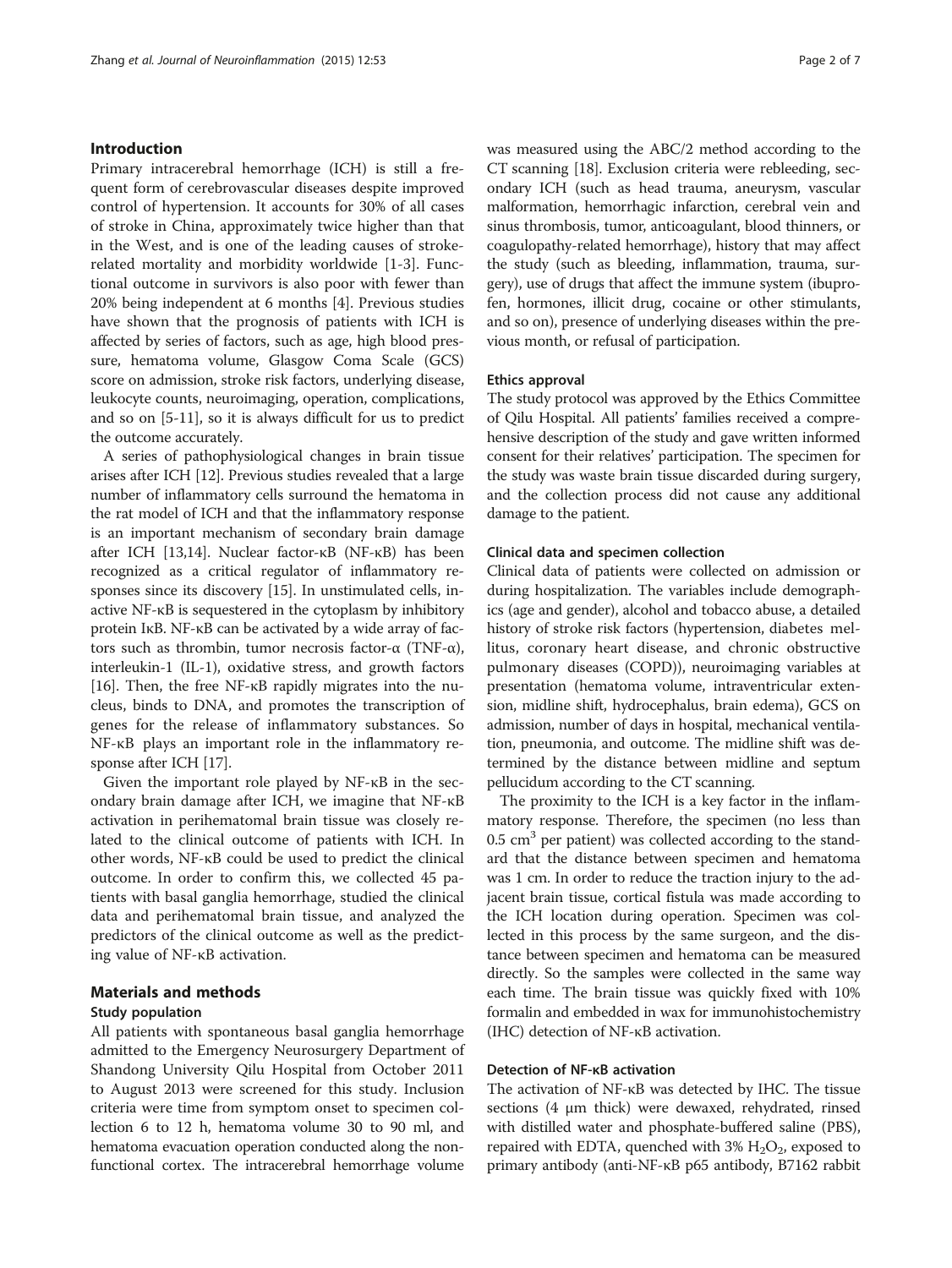polyclonal, ANBO, USA), and incubated at 4°C overnight. Sections were then washed with PBS, incubated in polymer helper for 25 min at room temperature, washed again, and incubated with non-biotin rabbit hypersensitivity twostep secondary antibody (PV-9001, GBI, USA) for 25 min at room temperature. Finally, the sections were stained with diaminobenzidine- $H_2O_2$  solution, washed, dehydrated in graded ethanol, immersed in xylene, and covered with a coverslip. In order to identify the cell type of nucleus NF-κB positive cells (neurons or glial cells), doublelabeled IHC was performed on all of the 45 specimens, using the primary antibody (anti-NF-κB p65 antibody, B7162 rabbit polyclonal, ANBO, USA; anti-GFAP antibody, TA500336 mouse monoclonal, ZSGB-BIO, CHN; anti-NSE antibody, ZM-0203 mouse monoclonal, ZSGB-BIO, CHN) and double staining kit (DS-0005, ZSGB-BIO, CHN). The double-labeled IHC was performed according to the instructions of the double staining kit.

The slices were observed under the multi-head microscope by five professors of pathology in a blinded fashion. A total of five no-repeat fields (×400 high magnification) were randomly selected, the nucleus NF-κB positive cells were identified, and the numbers of positive cells in the five fields were added up as the result. The numbers of positive cells recorded by the five pathologists were consistent.

# Functional outcome assessment

Clinical outcome was assessed by modified Rankin Scale (mRS) at 6 months after ICH. The follow-up was made by telephone interview or face-to-face assessment. In this study, the patients were relatively serious due to the hematoma volume, and three points can be considered as a good prognosis. Therefore, poor clinical outcome was defined as mRS ≥ 4 assessed at the 6-month follow-up.

#### Statistical analysis

The normally and non-normally distributed continuous variables were expressed as mean ± standard derivation and median (IQR), respectively. In univariate analysis, normally distributed continuous variables were analyzed with Student's *t*-test, non-normally distributed continuous variables were analyzed with Mann–Whitney  $U$  test, and categorical variables were analyzed with chi-square test. Stepwise forward logistic regression was used to determine independent predictors for poor functional outcome at 6 months after ICH. All tests were two-tailed, and statistical significance was determined at  $\alpha$  level of 0.05. Statistical analysis and charting were performed using SPSS 19.0 and Excel 2003.

# Results

# Clinical data and NF-κB activation

The clinical data and NF-κB activation are listed in Table [1](#page-3-0). The number of patients with 30 to 90 ml basal

ganglia ICH was 419 in total, and 92 (22.0%) refused surgery because of serious underlying disease or some other personal reasons (such as economic reasons and so on). All of the others (327, 78.0%) were treated with surgery in our department. Among patients with an ICH size of 30 to 90 ml that underwent surgical decompression, a total of 45 patients met our study's inclusion criteria, with an age of  $53.87 \pm 10.78$  years (range 35 to 77 years), 29 males and 16 females. Thirty-seven (82.2%) had one or more underlying diseases: 26 (57.8%) had hypertension, 11 (24.4%) diabetes mellitus, 5 (11.1%) COPD, and 11 (24.4%) coronary artery diseases. Fourteen (31.1%) were smokers, and 11 (24.4%) were drinkers. The GCS score on admission was 5 to 13.

CT scan was performed on all of the 45 patients. The intracerebral hematoma volume was 59.44 ± 14.26 ml. Eighteen (40.0%) had intraventricular extension, 10 (22.2%) had acute hydrocephalus, 13 (28.9%) had perihematoma brain edema, and 24 (53.3%) had midline shift  $\geq 1$  cm.

Hematoma evacuation operation was performed on all patients along the non-functional cortex, while ventricular drainage was performed on 16 (35.6%) and craniectomy on 12 (26.7%). Mechanical ventilation was required in 14 (31.1%) patients, and pneumonia was diagnosed in 20 (44.4%) patients. The body temperature was controlled between 36.0°C and 37.0°C with the help of drugs or physical cooling. Osmotherapy (mannitol or hypertonic saline) was used pre- or post-operation. Mannitol was used according to the clinical manifestations and imaging. Serum sodium was maintained at 145 mmol/l or higher if necessary. The numbers of days in hospital were 18.29 ± 6.89. Do-not-attempt resuscitation or withdrawal-ofcare did not exist in all of the 45 patients.

Immunohistochemical detection showed that NF-κB p65 was expressed in the nucleus of cells in all of the 45 patients (Figure [1](#page-3-0)), suggesting that NF-κB was activated and migrated into the nucleus. Double-labeled IHC showed that NF-κB p65 was expressed in the nucleus of both neurons and glial cells (Figure [1](#page-3-0)). The numbers of nucleus NF-κB p65-positive cells ranged from 9 to 95, and the total number was  $54.38 \pm 20.97$ .

The numbers of patients mRS scored 0 to 6 at 6 months after ICH were 0, 3 (6.5%), 8 (17.4%), 7 (15.2%), 9 (19.6%), 16 (34.8%), and 2 (4.3%); thus, 18 (40.0%) patients achieved a favorable functional outcome (mRS  $\leq$  3) while 27 (60.0%) had a poor functional outcome (mRS 4 to 6).

#### Predictors of poor outcome at 6 months after ICH

In univariate analysis of the 6-month outcome, predictors of poor functional outcome were lower GCS score on admission ( $P = 0.004$ ), larger hematoma volume ( $P = 0.004$ ), intraventricular extension ( $P = 0.047$ ), midline shift ( $P =$ 0.005), and NF- $\kappa$ B activation ( $P < 0.0001$ ). In addition, significantly more patients with poor outcome needed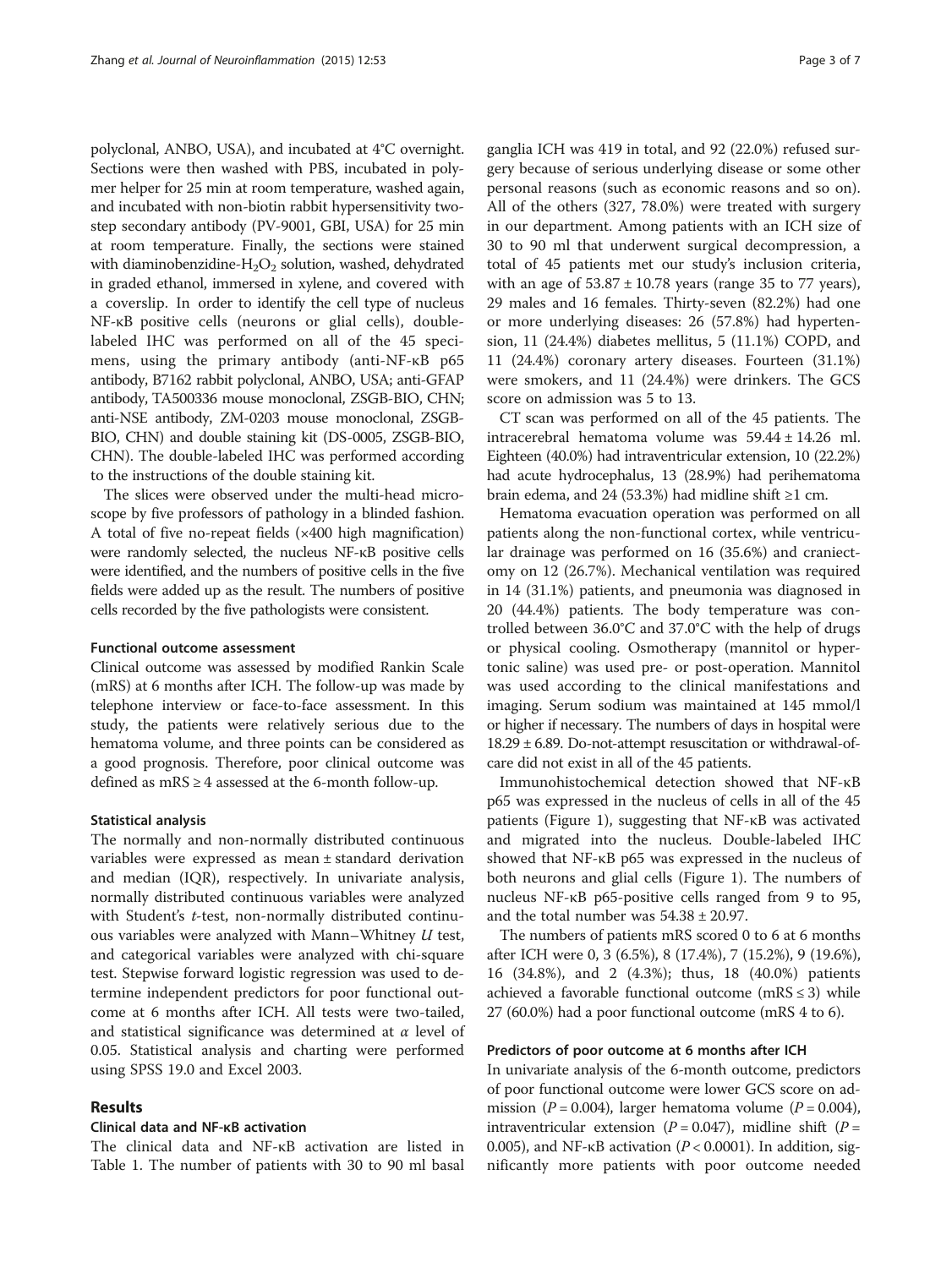| <b>Characteristics</b>     | Total $(n = 45)$  | Good outcome $(n = 18)$ | Poor outcome $(n = 27)$ | Odds ratio (95% CI)                 | P value              |
|----------------------------|-------------------|-------------------------|-------------------------|-------------------------------------|----------------------|
| Demographics               |                   |                         |                         |                                     |                      |
| Male sex                   | 29 (64.4)         | 10(55.6)                | 19 (70.4)               | 1.900 (0.548 to 6.590)              | 0.309 <sup>a</sup>   |
| Age, years                 | $53.87 \pm 10.78$ | $51.50 \pm 10.40$       | $55.44 \pm 10.93$       |                                     | 0.233 <sup>b</sup>   |
| GCS score on admission     | 9(4)              | 11(3.5)                 | 9(2)                    |                                     | 0.004 <sup>c</sup>   |
| Risk factors               |                   |                         |                         |                                     |                      |
| Smoking                    | 14(31.1)          | 5(27.8)                 | 9(33.3)                 | 1.300 (0.352 to 4.796)              | 0.693 <sup>a</sup>   |
| Alcohol abuse              | 11(24.4)          | 5(27.8)                 | 6(22.2)                 | 0.743 (0.188 to 2.934)              | $0.671$ <sup>a</sup> |
| Hypertension               | 26 (57.8)         | 10(55.6)                | 16(59.3)                | 1.164 (0.348 to 3.885)              | $0.805^{\circ}$      |
| Diabetes mellitus          | 11(24.4)          | 4(22.2)                 | 8(29.6)                 | 1.474 (0.369 to 5.885)              | $0.582$ <sup>a</sup> |
| Coronary heart disease     | 11(24.4)          | 3(16.7)                 | 8(29.6)                 | 2.105 (0.475 to 9.338)              | 0.322 <sup>a</sup>   |
| COPD                       | 5(11.1)           | 1(5.6)                  | 4(14.8)                 | 2.957 (0.303 to 28.882)             | 0.333a               |
| Radiologic variables       |                   |                         |                         |                                     |                      |
| Hematoma volume, ml        | $59.44 \pm 14.26$ | $52.17 \pm 13.10$       | $64.30 \pm 13.06$       |                                     | 0.004 <sup>b</sup>   |
| Intraventricular extension | 18 (40.0)         | 4(22.2)                 | 14 (51.9)               | 3.769 (0.984 to 14.443)             | 0.047a               |
| Hydrocephalus              | 10(22.2)          | 2(11.1)                 | 8(29.6)                 | 3.368 (0.624 to 18.185)             | $0.143^a$            |
| Midline shift $\geq$ 1 cm  | 24 (53.3)         | 5(27.8)                 | 19 (70.4)               | 6.175 (1.647 to 23.148)             | 0.005 <sup>a</sup>   |
| Brain edema                | 13 (28.9)         | 3(16.7)                 | 10(37.0)                | 2.941 (0.680 to 12.730)             | $0.140^a$            |
| Hospitalizations           |                   |                         |                         |                                     |                      |
| Mechanical ventilation     | 14(31.1)          | 2(11.1)                 | 12(44.4)                | 6.400 (1.224 to 33.482)             | 0.018 <sup>a</sup>   |
| Pneumonia                  | 20(44.4)          | 3(16.7)                 | 17(63.0)                | 8.500 (1.964 to 36.790)             | 0.002 <sup>a</sup>   |
| NF-KB activation           | $54.38 \pm 20.97$ | $37.11 \pm 16.51$       | $65.89 \pm 14.91$       | 2.929 (1.616 to 5.311) <sup>d</sup> | 0 <sup>b</sup>       |

<span id="page-3-0"></span>Table 1 Predictive value of the characteristics on univariate analysis

<sup>a</sup>Chi-square test for categorical variables, data was expressed as *n* (%); <sup>b</sup>Student's *t-*test for normally distributed continuous variables, data was expressed as<br>mean±SD; <sup>c</sup>Mann-Whitney *U* test for non-normally dis p65-positive cells were stratified by 10, and OR (95% CI) was calculated according to the binary logistic regression analysis.



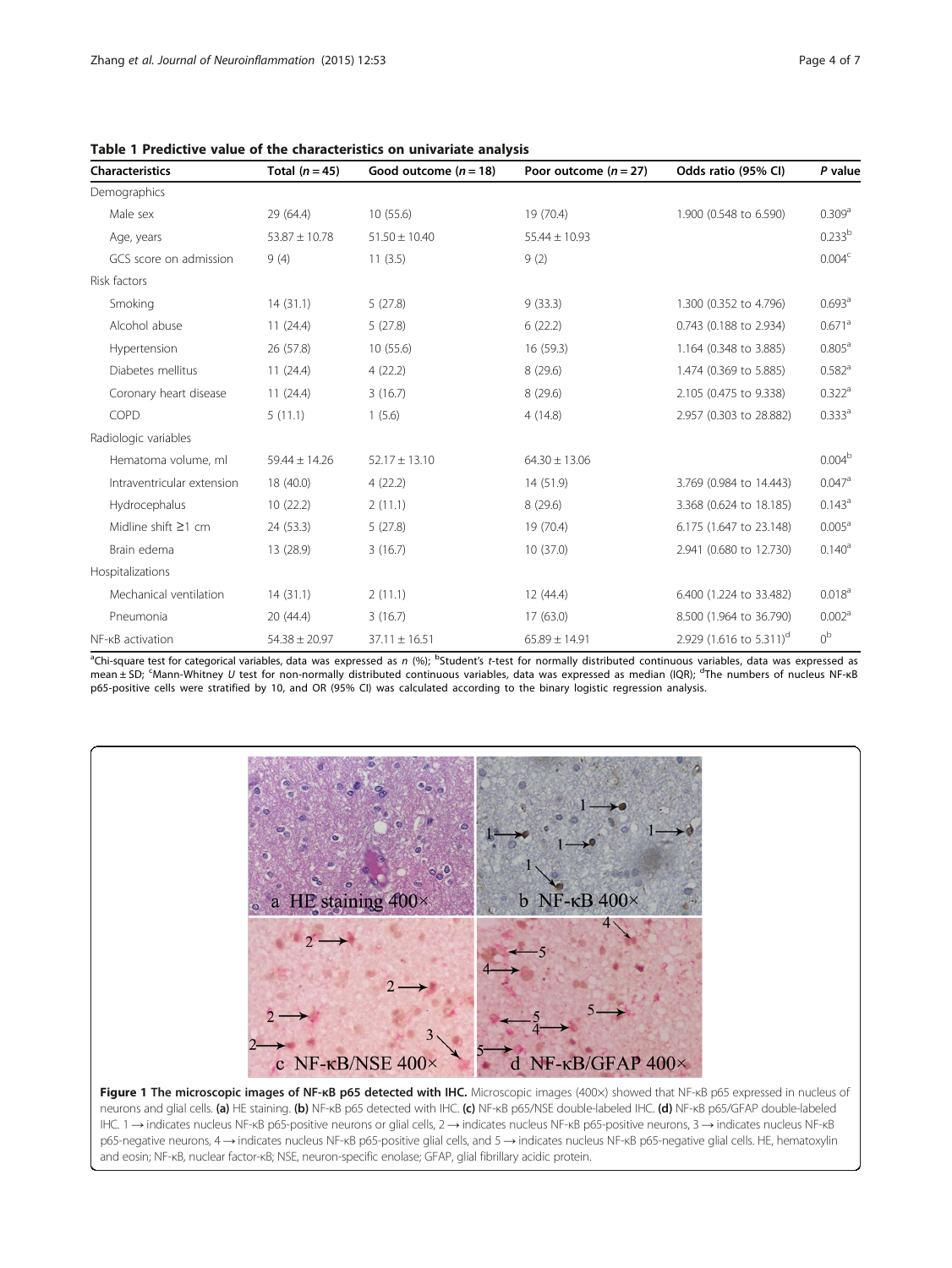mechanical ventilation  $(P = 0.018)$  and suffered from pneumonia ( $P = 0.002$ ). There was no significant difference in sex, age, all of the researched risk factors, brain edema, or hydrocephalus on admission. Then, the numbers of nucleus NF-κB p65-positive cells were stratified by 10, and the result was 1 case for  $0 \sim$ , 2 for  $10 \sim$  and  $20 \sim$ , 8 for 30 $\sim$ , 5 for 40 $\sim$ , 6 for 50 $\sim$ , 8 for 60  $\sim$  and 70 $\sim$ , 3 for 80~, and 2 for 90~. According to the binary logistic regression analysis,  $\beta$  value was 1.075, OR was 2.929, and the 95% CI was 1.616 to 5.311 (Table [1\)](#page-3-0).

In the multivariate analysis, the variable entrance cutoff was set as 0.10 according to the results of univariate analysis. Therefore, GCS score on admission, hematoma volume, intraventricular extension, midline shift, and NF-κB activation were selected for multivariate analysis using logistic regression. With stepwise logistic regression, NF-κB activation was the only independent predictor of the 6-month outcome. The prognostic accuracy of NF-κB activation was assessed with ROC curve analysis. The area under curve (AUC) of NF-κB activation was 0.893 (95% CI 0.787 to 0.999), which was higher than that of GCS score on admission (0.748, 95% CI 0.590 to 0.906), hematoma volume (0.744, 95% CI 0.598 to 0.890), and midline shift (0.713, 95% CI 0.556 to 0.870) (Figure 2).

#### Relationship between baseline data and NF-κB activation

The relationship between every baseline data and NF-κB activation was analyzed. Continuous variables were analyzed with binary linear regression, and categorical variables were analyzed with one-way ANOVA. The results showed that NF-κB activation was significantly related



nuclear factor-κB; GCS, Glasgow Coma Scale.

to GCS score on admission  $(P < 0.0001)$ , hematoma volume ( $P < 0.0001$ ), and midline shift ( $P = 0.006$ ) and not significantly related to sex, age, risk factors, or radiologic variables except midline shift.

# **Discussion**

The present study examines the relationships among clinical data, NF-κB activation, and the 6-month outcome following primary ICH and produces the following major findings. First, in univariate analysis, GCS score on admission, hematoma volume, intraventricular extension, midline shift, mechanical ventilation, pneumonia, and NF-κB activation were predictors of the 6-month functional outcome. Second, in multivariate analysis, only NF-κB activation was independently associated with the 6-month outcome. Third, on the linear regression analysis, NF-κB activation was closely related to GCS score on admission, hematoma volume, and midline shift.

In this study, GCS score on admission, hematoma volume, intraventricular extension, and midline shift were predictors of the 6-month outcome, and this was consistent with the literature [[5-](#page-5-0)[11](#page-6-0)]. But one thing should be noted is that preoperative brain edema was not related to the 6-month outcome according to the univariate analysis. The reason for this may be that the CT scanning was performed within 10 h after onset of ICH, when the edema just begun and had not reached the peak.

It is interesting that this study first newly identified NF-κB activation as the only independent factor to predict the poor clinical outcome after ICH according to the multivariate analysis. This is mainly because that NF-κB activation is affected by many baseline factors. In the linear regression analysis, NF-κB activation was closed related to GCS score on admission, hematoma volume, and midline shift. Therefore, NF-κB activation might be affected by the combined effect of the three factors and then became the only independent factor.

The close relationship between NF-κB activation and the 6-month outcome is probably due to the function of NF-κB's downstream factors. NF-κB is a ubiquitous transcription factor and a member of a family of proteins which are critical regulators of a variety of responses, including inflammation [\[19\]](#page-6-0). In unstimulated cells, inactive NF-κB is sequestered in the cytoplasm by inhibitory protein IκB, which prevents its translocation to the nucleus. In response to various external pathogenic stimuli, including thrombin, TNF-α, IL-1β, oxidative stress, growth factors, and so on [\[16,20,21](#page-6-0)], specific kinases phosphorylate IκB, leading to its proteolysis and dissociation from NF-κB. The free, newly activated NF-κB migrates into the cell nucleus, where it binds to specific NF-κB response elements in the promoters of target genes. This promotes the transcription of genes for the release of series of inflammatory substances, such as TNF-α, IL-1β,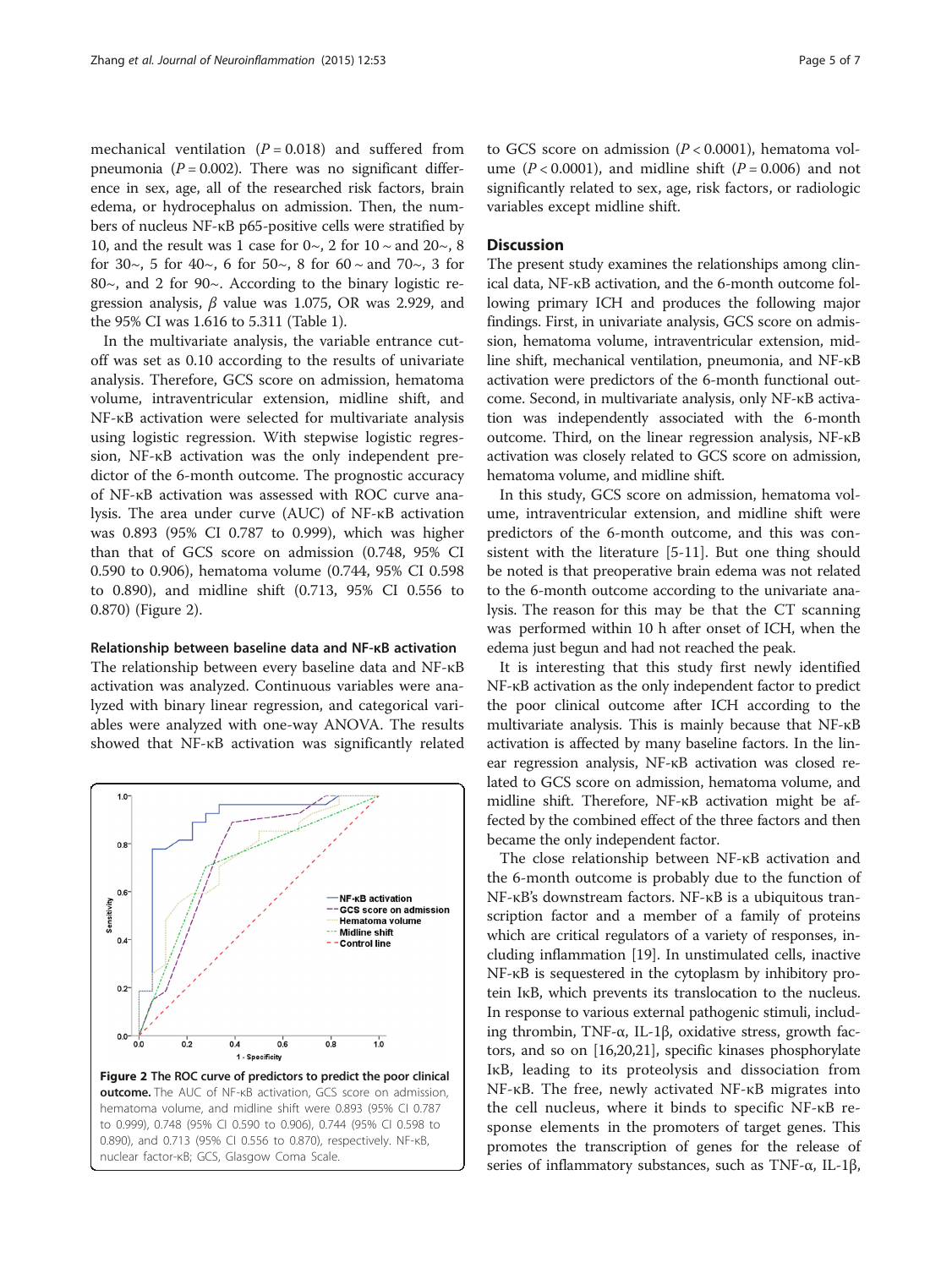<span id="page-5-0"></span>induced nitric oxide synthase (iNOS), intercellular adhesion molecule-1 (ICAM-1), and so on. These substances are closely related to the secondary neuronal injuries after ICH, including blood–brain barrier disruption, brain edema, and neuronal cell death [\[22](#page-6-0)-[29\]](#page-6-0), which lead to poor functional outcome.

The results of this study have two major significances for the treatment of ICH in the future. First, based on these results, NF-κB activation in the perihematomal tissue is closely related to the outcome of ICH patients, so it can be detected to predict the prognosis of ICH accurately. Second and more importantly, these findings offer a potential therapeutic target for patients with ICH. It might be possible to improve the outcome of ICH patients by interfering NF-κB activation. Studies on animal ICH model have confirmed that some measures, such as application of 6-O-acetyl shanzhiside methyl ester, tauroursodeoxycholic acid in 2 h after ICH, and neural stem cell transplantation, could reduce the NF-κB activation [[30-32](#page-6-0)]. Therefore, these measures might be taken to treat human ICH after clinical trials in the future.

There are several limitations in the current study that should be addressed. On one hand, the sample size of this study was relatively small and the patients enrolled were relatively serious, because the brain tissue could only be collected from patients with poor grades, who needed surgery to evacuate the hematoma. The result of this study may not be representative for all ICH patients. Therefore, we will continue collecting more cases in order to obtain a more convincible result. On the other hand, although NF-κB activation in the perihematomal tissue is closely related to the outcome of ICH patients, it is still questionable whether NF-κB activation directly leads to poor functional outcome or NF-κB activation is just a compensatory mechanism to protect the brain tissue from damage. In other words, promoting or inhibiting NF-κB activation to improve the outcome of ICH patients is still unclear. To clarify this issue, we will study the ICH rat model, using gene overexpression, RNA interference, and specific inhibition technology to interfere NF-κB activation at the different stages after ICH, detect the cell death, observe the behavioral changes of rats, and finally clarify the effect of NF-κB activation to the cell death and outcome in different stages. Then, different measures can be performed in different stages to improve the outcome of ICH.

# Conclusion

In summary, in the current study, we found that NF-κB activation was closely related to the 6-month clinical outcome after primary ICH in humans. Therefore, it can be detected to predict the prognosis of ICH accurately. Furthermore, these findings offer a potential therapeutic target for patients with ICH. It might be possible to improve the outcome of ICH patients by interfering NFκB activation in the future.

#### Abbreviations

AUC: area under curve; COPD: chronic obstructive pulmonary diseases; GCS: Glasgow Coma Scale; ICAM-1: intercellular adhesion molecule-1; ICH: intracerebral hemorrhage; IHC: immunohistochemistry; IL-1β: interleukin-1β; iNOS: induced nitric oxide synthase; NF-κB: nuclear factor-κB; NIK: NF-κB-inducing kinase; ROC curve: receiver operating characteristic curve; TNF-α: tumor necrosis factor-α.

#### Competing interests

The authors declare that they have no competing interests.

#### Authors' contributions

ZZ collected the specimen and the clinical data, participated in the experiments, performed the statistical analysis, and prepared the manuscript. YL and FL supervised all aspects of the project and revised the manuscript for important intellectual content. QH, HW, YS, and ZX collected the specimen and the clinical data. All authors read and approved the final manuscript.

#### Acknowledgements

This study is supported by the Youth Found of Shandong University Qilu Hospital (The relationship between NF-κB activation and outcome in patients with intracerebral hemorrhage), China Postdoctoral Science Foundation (2014 T70661, 2014 M560562), and National Natural Science Foundation of China (81301127).

#### Author details

<sup>1</sup>Department of Emergency Surgery, Qilu Hospital of Shandong University No. 107 Wenhuaxi Road, 250012 Jinan, Shandong Province, People's Republic of China. <sup>2</sup>Department of Neurosurgery, Qilu Hospital of Shandong University and Brain Science Research Institute of Shandong University, No. 107 Wenhuaxi Road, 250012 Jinan, Shandong Province, People's Republic of China.

#### Received: 6 November 2014 Accepted: 4 March 2015 Published online: 15 March 2015

#### References

- 1. Narayan SK, Sivaprasad P, Sushma S, Sahoo RK, Dutta TK. Etiology and outcome determinants of intracerebral hemorrhage in a south Indian population, a hospital-based study. Ann Indian Acad Neurol. 2012;15(4):263–6.
- 2. Al Q, Tuhrim ST, Broderick JP, Batjer HH, Hondo H, Hanley DF. Spontaneous intracerebral hemorrhage. N Engl J Med. 2001;344:1450–60.
- 3. Zhang LF, Yang J, Hong Z, Yuan GG, Zhou BF, Zhao LC, et al. Proportion of different types of subtypes of stroke in China. Stroke. 2003;34(9):2091–6.
- 4. Counsell C, Boonyakarnkul S, Dennis M, Sandercock P, Bamford J, Burn J, et al. Primary intracerebral haemorrhage in the Oxfordshire Community Stroke Project, 2: prognosis. Cerebrovasc Dis. 1995;5:26–34.
- 5. Hardemark HG, Wesslen N, Persson L. Influence of clinical factors, CT findings and early management on outcome in supratentorial intracerebral hemorrhage. Cerebrovasc Dis. 1999;9(1):10–21.
- 6. Rathor MY, Rani MF, Jamalludin AR, Amran M, Shahrin TC, Shah A. Prediction of functional outcome in patients with primary intracerebral hemorrhage by clinical-computed tomographic correlations. J Res Med Sci. 2012;17(11):1056–62.
- 7. Diedler J, Sykora M, Hahn P, Heerlein K, Schölzke MN, Kellert L, et al. Low hemoglobin is associated with poor functional outcome after non-traumatic, supratentorial intracerebral hemorrhage. Crit Care. 2010;14(2):R63.
- 8. Ganti L, Jain A, Yerragondu N, Jain M, Bellolio MF, Gilmore RM, et al. Female gender remains an independent risk factor for poor outcome after acute nontraumatic intracerebral hemorrhage. Neurol Res Int. 2013;2013:219097.
- 9. Li N, Liu YF, Ma L, Worthmann H, Wang YL, Wang YJ, et al. Association of molecular markers with perihematomal edema and clinical outcome in intracerebral hemorrhage. Stroke. 2013;44(3):658–63.
- 10. Sakamoto Y, Koga M, Yamagami H, Okuda S, Okada Y, Kimura K, et al. Systolic blood pressure after intravenous antihypertensive treatment and clinical outcomes in hyperacute intracerebral hemorrhage: the